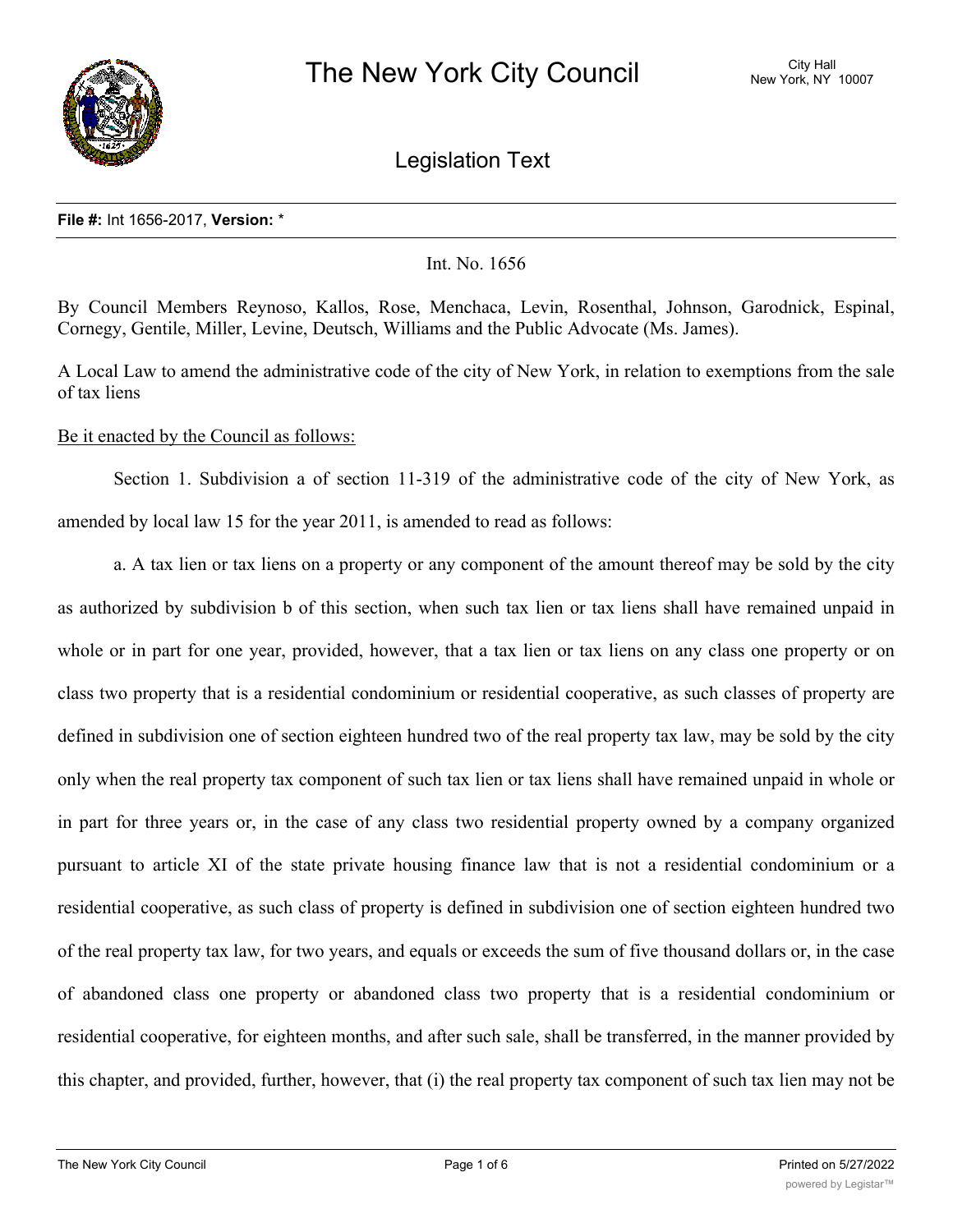sold pursuant to this subdivision on any residential real property in class one that is receiving an exemption pursuant to section 11-245.3 or 11-245.4 of this title, or pursuant to section four hundred fifty-eight of the real property tax law with respect to real property purchased with payments received as prisoner of war compensation from the United States government, or pursuant to paragraph (b) or (c) of subdivision two of section four hundred fifty-eight-a of the real property tax law, or where the owner of such residential real property in class one is receiving benefits in accordance with department of finance memorandum 05-3, or any successor memorandum thereto, relating to active duty military personnel, or where the owner of such residential real property in class one has been allowed a credit pursuant to subsection (e) of section six hundred six of the tax law for the calendar year in which the date of the first publication, pursuant to subdivision a of section 11-320 of this chapter, of the notice of sale, occurs or for the calendar year immediately preceding such date, or on any real property that was in receipt of a real property tax exemption pursuant to section four hundred twenty-a, four hundred twenty-b, four hundred forty-six, or four hundred sixty-two of the real property tax law in one of the five fiscal years preceding the date of such sale, and (ii) the sewer rents component, sewer surcharges component or water rents component of such tax lien may not be sold pursuant to this subdivision on any one family residential real property in class one or on any two or three family residential real property in class one that is receiving an exemption pursuant to section 11-245.3 or 11-245.4 of this title, or pursuant to section four hundred fifty-eight of the real property tax law with respect to real property purchased with payments received as prisoner of war compensation from the United States government, or pursuant to paragraph (b) or (c) of subdivision two of section four hundred fifty-eight-a of the real property tax law, or where the owner of any two or three family residential real property in class one is receiving benefits in accordance with department of finance memorandum 05-3, or any successor memorandum thereto, relating to active duty military personnel, or where the owner of any two or three family residential real property in class one has been allowed a credit pursuant to subsection (e) of section six hundred six of the tax law for the calendar year in which the date of the first publication, pursuant to subdivision a of section 11-320 of this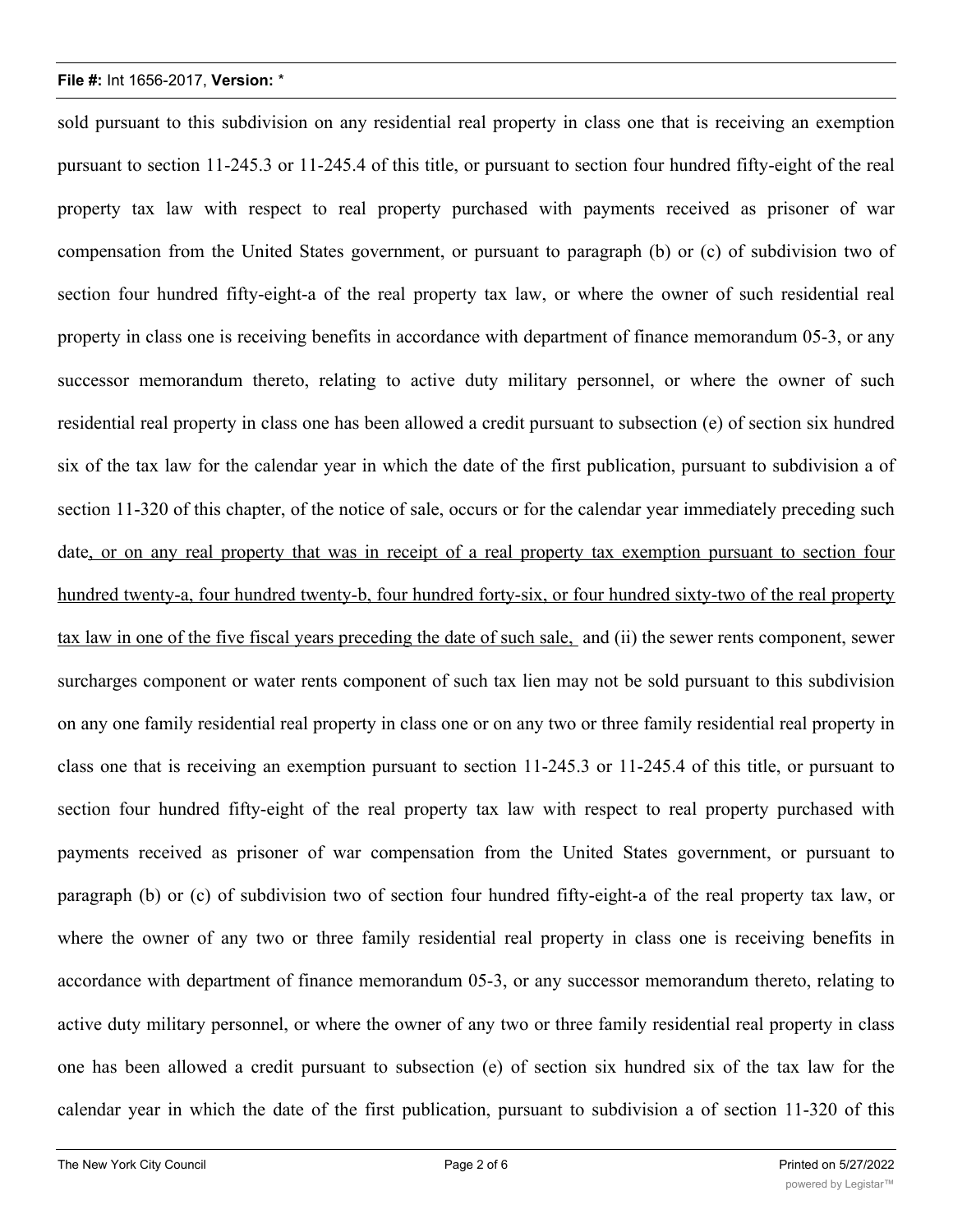chapter, of the notice of sale, occurs or for the calendar year immediately preceding such date. A tax lien or tax liens on any property classified as a class two property, except a class two property that is a residential condominium or residential cooperative, or a class two residential property owned by a company organized pursuant to article XI of the state private housing finance law that is not a residential condominium or a residential cooperative, or class three property, as such classes of property are defined in subdivision one of section eighteen hundred two of the real property tax law, shall not be sold by the city unless such tax lien or tax liens include a real property tax component as of the date of the first publication, pursuant to subdivision a of section 11-320 of this chapter, of the notice of sale. Notwithstanding any provision of this subdivision to the contrary, any such tax lien or tax liens that remain unpaid in whole or in part after such date may be sold regardless of whether such tax lien or tax liens include a real property tax component. A tax lien or tax liens on a property classified as a class four property, as such class of property is defined in subdivision one of section eighteen hundred two of the real property tax law, shall not be sold by the city unless such tax lien or tax liens include a real property tax component or sewer rents component or sewer surcharges component or water rents component or emergency repair charges component, where such emergency repair charges accrued on or after January first, two thousand six and are made a lien pursuant to section 27-2144 of this code, as of the date of the first publication, pursuant to subdivision a of section 11-320 of this chapter, of the notice of sale, provided, however, that any tax lien or tax liens that remain unpaid in whole or in part after such date may be sold regardless of whether such tax lien or tax liens include a real property tax component, sewer rents component, sewer surcharges component, water rents component or emergency repair charges component. For purposes of this subdivision, the words "real property tax" shall not include an assessment or charge upon property imposed pursuant to section 25-411 of the administrative code. A sale of a tax lien or tax liens shall include, in addition to such lien or liens that have remained unpaid in whole or in part for one year, or, in the case of any class one property or class two property that is a residential condominium or residential cooperative, when the real property tax component of such lien or liens has remained unpaid in whole or in part for three years, or, in the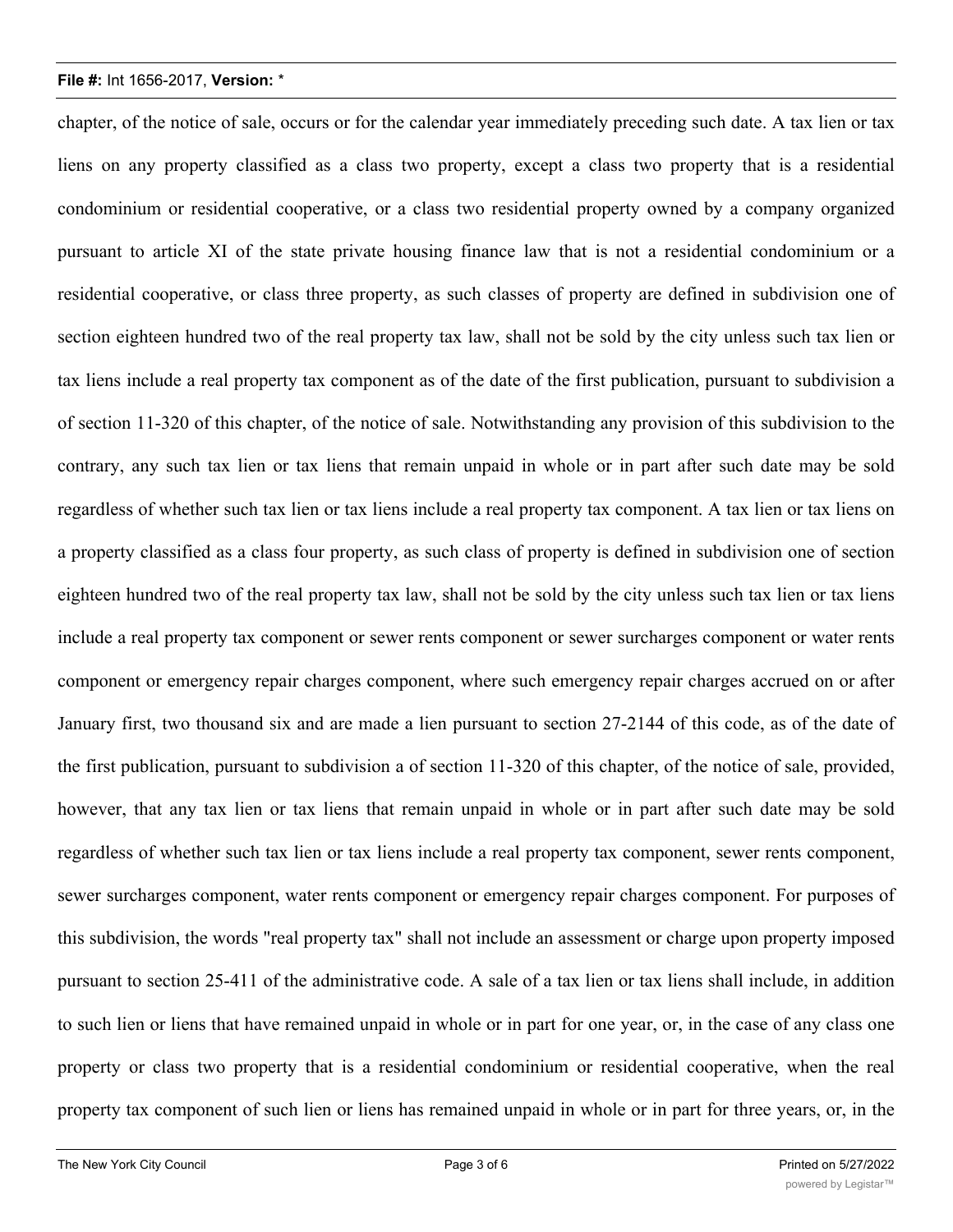case of any class two residential property owned by a company organized pursuant to article XI of the state private housing finance law that is not a residential condominium or a residential cooperative, when the real property tax component of such lien or liens has remained unpaid in whole or in part for two years, and equals or exceeds the sum of five thousand dollars, any taxes, assessments, sewer rents, sewer surcharges, water rents, any other charges that are made a lien subject to the provisions of this chapter, the costs of any advertisements and notices given pursuant to this chapter, any other charges that are due and payable, a surcharge pursuant to section 11-332 of this chapter, and interest and penalties thereon or such component of the amount thereof as shall be determined by the commissioner of finance. The commissioner of finance may promulgate rules defining "abandoned" property, as such term is used in this subdivision.

§2. Section 11-319 of the administrative code of the city of New York, as amended by local law 4 for the year 2017, is amended to add a new subdivision a-6 to read as follows:

a-6. Notwithstanding any provision of this chapter to the contrary, no tax lien may be sold pursuant to this chapter on any property for which the owner in good faith has submitted an initial or renewal application that is pending with the department for a real property tax exemption pursuant to section four hundred twenty-a, four hundred twenty-b, four hundred forty-six, or four hundred sixty-two of the real property tax law, or on any real property for which the owner has in good faith filed a pending appeal with the tax commission of the denial of an initial or renewal application for a real property tax exemption pursuant to section four hundred twenty-a, four hundred twenty-b, four hundred forty-six, or four hundred sixty-two of the real property tax law.

§3. Paragraph 4 of subdivision b of section 11-320 of the administrative code of the city of New York, as added by local law 14 for the year 2015, is amended to read as follows:

4. Such notice shall also include, with respect to a property that was in receipt of a real property tax exemption pursuant to section four hundred twenty-a, four hundred twenty-b, four hundred forty-six, or four hundred sixty-two of the real property tax law in one or more of the three fiscal years preceding the date of the notice provided not less than ninety days prior to the date of sale, <u>or with respect to a property in class four, as</u>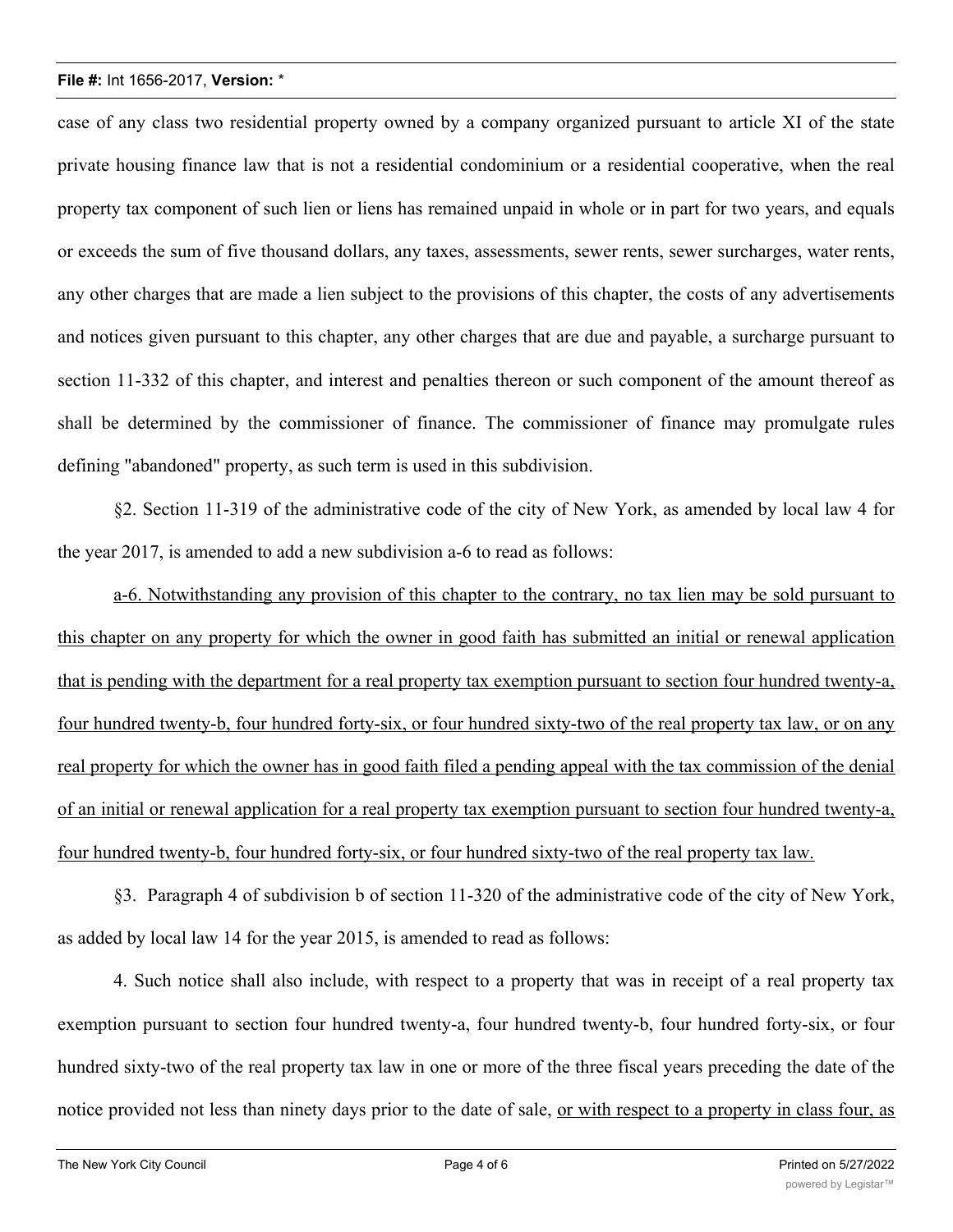such class of property is defined in subdivision one of section eighteen hundred two of the real property tax law, information relating to the initial application and renewal process for such property tax exemptions, and other actions available to the owner of such property in the event such property is noticed for sale pursuant to this subdivision, including[, if available,] an adjustment or cancellation of back taxes that may be available pursuant to sections 11-235 and 11-236 of this code. Such notice shall also contain information related to measures that may be taken, including foreclosure, in the event that the owner does not take such actions. Upon [the written] request of the owner of such property, a [Chinese, Korean, Russian or Spanish] translation of such notice in any of the top ten languages most commonly spoken within the city as determined by the department of city planning shall be provided to such owner.

§4. Section 11-320 of the administrative code of the city of New York is amended to add a new subdivision l to read as follows:

l. The commissioner of finance shall include, in any written communication with a property owner related to the denial of a real property tax exemption pursuant to section four hundred twenty-a, four hundred twenty-b, four hundred forty-six, or four hundred sixty-two of the real property tax law, information on how the property owner can remove his or her property from the lien sale.

§5. The commissioner shall submit a report to the council, no later than ninety days following the enactment of the local law that added this section, on liens sold at tax lien sales on properties that would have otherwise been eligible for an exemption from the lien sale pursuant to this section and that have not been sold or transferred to a new owner since the date of the lien sale. Such report shall cover all tax lien sales conducted in fiscal years two thousand eleven, two thousand twelve, two thousand thirteen, two thousand fourteen, two thousand fifteen and two thousand sixteen, and shall include the total number and value of such liens, disaggregated by type of exemption.

§6. This local law takes effect immediately. Section five shall be deemed repealed following submission of the report required by such section.